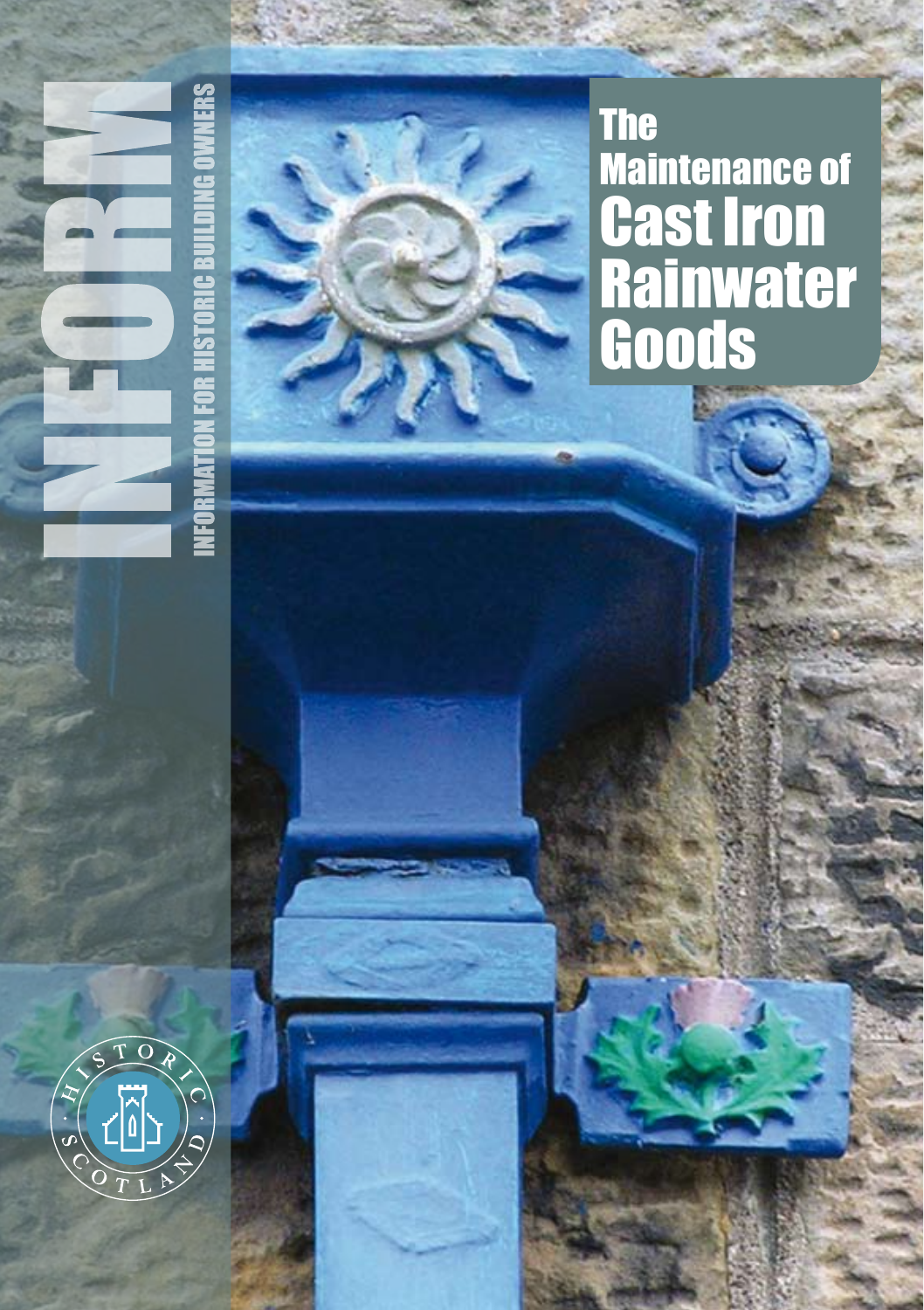# Introduction

The efficient disposal of water is essential to the well-being of all buildings, especially those that were built in a traditional manner. Cast iron has traditionally been one of the most popular materials for the manufacture of rainwater goods (gutters, downpipes etc.), which provide an important function in carrying water away from a building and preventing it from penetrating the fabric. The neglect of this system, and its component parts, can have disastrous consequences. Poorly functioning rainwater goods are often directly responsible for serious internal and external deterioration and costly repairs. This INFORM aims to let property owners and occupiers understand the risks so that they can quickly identify problems and carry out regular maintenance.



## Properties and production

Cast iron is strong and hard but is a brittle material and will shatter if struck with a sharp blow. It can only be shaped by casting. First a pattern is made (usually of wood), this is then used to make a mould using special sand, into which molten iron is poured and left to set.

# Design and manufacture

Over time, rainwater goods have been made from a range of materials, typically timber, stone, lead, zinc, copper and iron. They form part of the building's architecture and styling,

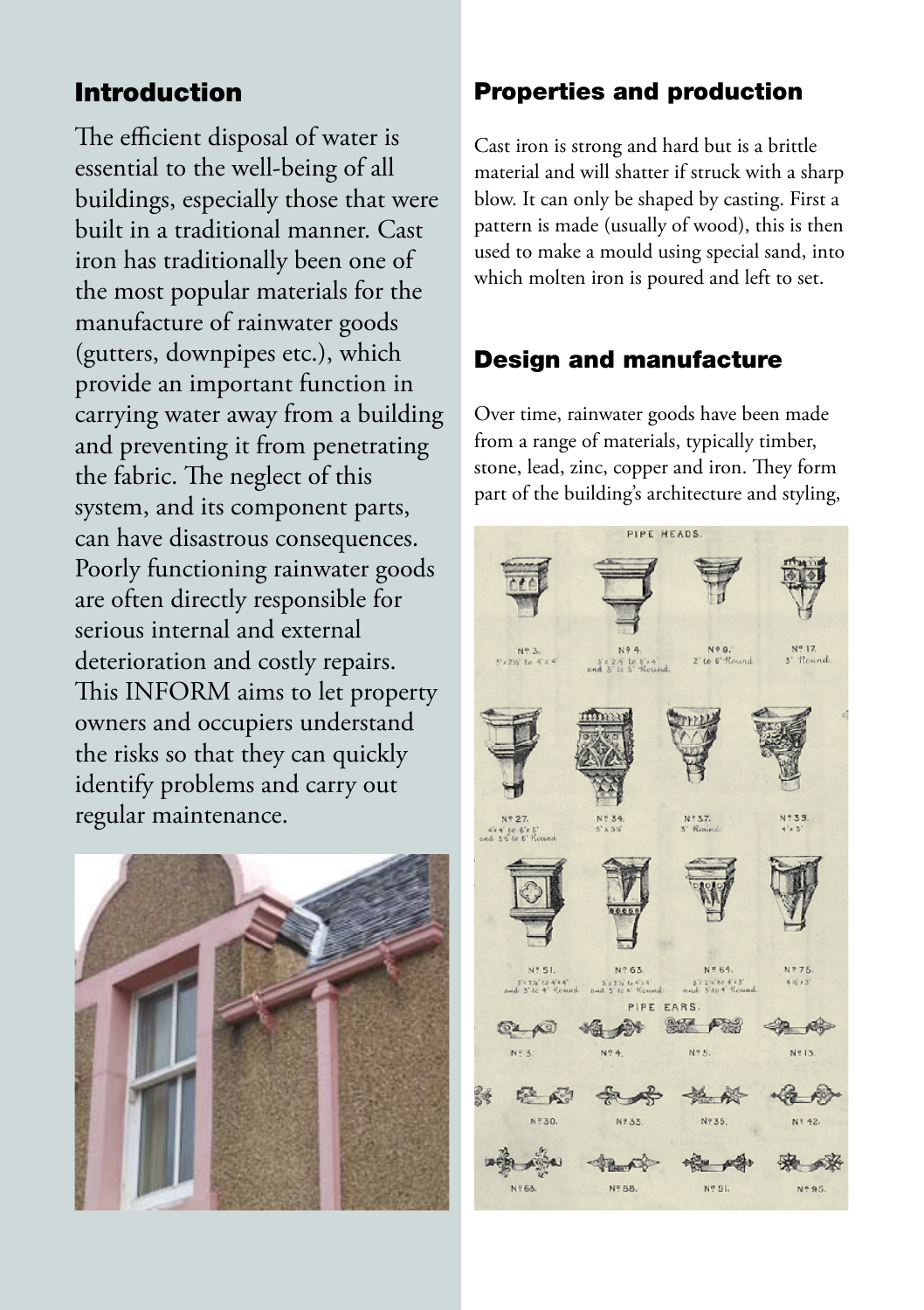

along with parapet gutters and projecting stone gargoyles (constructed to throw water clear of a building). This progressed to the development of a system of devices attached to the building structure, such as gutters and downpipes (traditionally known as rhones, drainpipes, or rhone pipes in Scotland). Until the end of the eighteenth century, the high cost of manufacturing rainwater goods meant that their use was predominantly restricted to high-status buildings. However, technological advancements during the nineteenth century enabled mass production, and the affordability of the products meant that the installation of rainwater goods became widespread. The versatility of cast iron



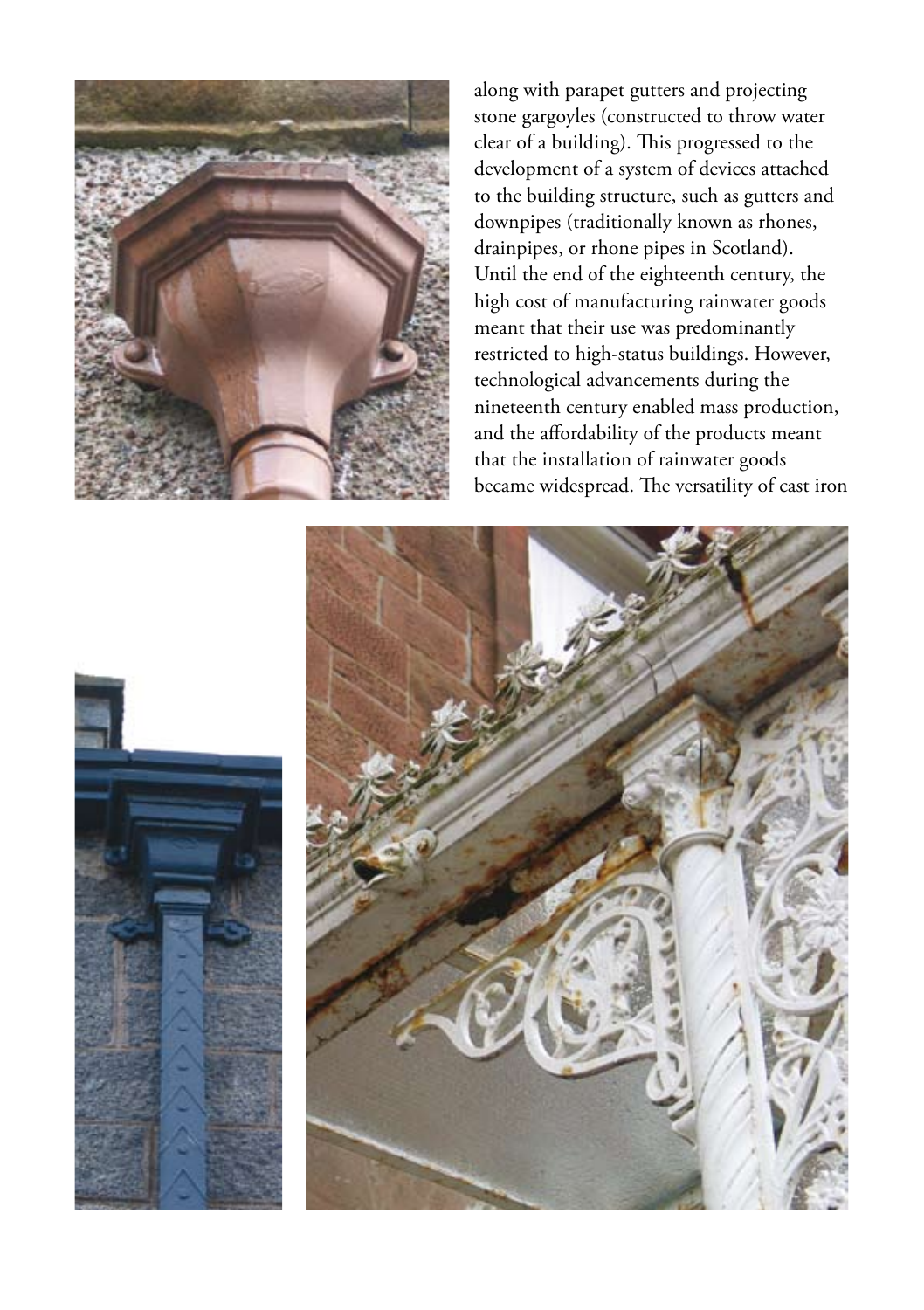also offered a popular medium for additional architectural embellishment. Hopper heads were frequently enriched with ornamentation (as were downpipes occasionally), and gutter brackets provided an additional opportunity for decorative designs.

Nineteenth century Scottish cast iron manufacturers were world leaders in the production of cast iron items and their many illustrated catalogues featured extensive selections and choices. A great variety of hopper head, gutter and gutter bracket designs still survive and it is often possible to identify the name of the original manufacturer by their marks on the surviving pieces.



## Indications of problems

A number of signs can emerge on a building which indicate that problems are occurring with rainwater goods. Usually this is because their maintenance has been overlooked. Signs to note in the vicinity of downpipes and gutters can include:

#### *External signs*

- Plant or algae growth
- Eroded mortar joints
- Eroded masonry
- Damp staining to walls behind or beneath rainwater goods
- Saturation of masonry, brickwork or render
- Local failure of render
- Wet rot in external joinery
- Damage to foundations
- The build up of water in drains
- Staining to external walls caused by runoff from iron rainwater goods

## *Internal signs*

- Damp patches on walls and ceilings
- Damp and mouldy plasterwork on walls and ceilings
- Decay of timber skirting boards and panelling
- Dry rot in structural and concealed timber
- A musty smelling odour caused by dampness in rooms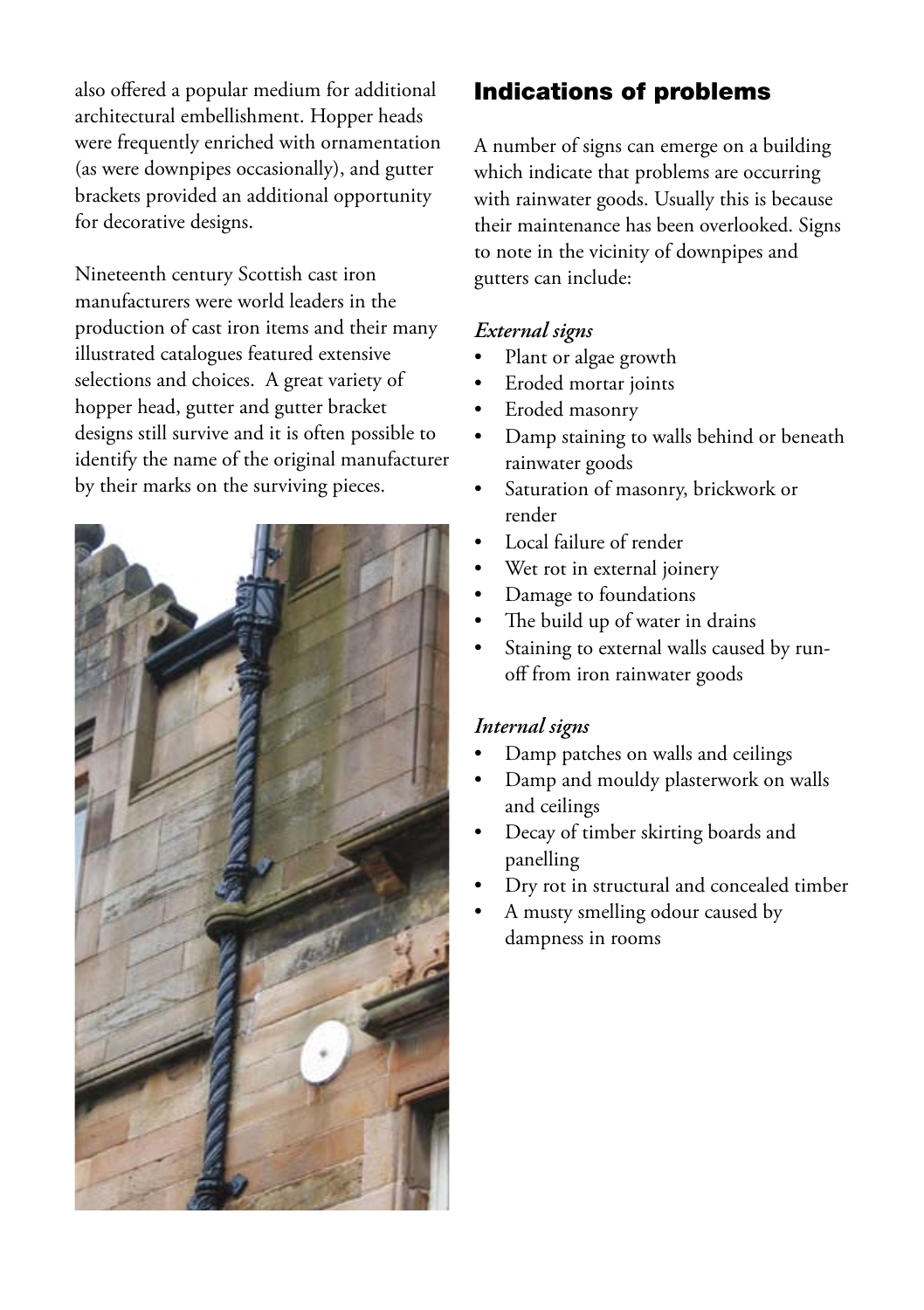# Typical Causes

**Lack of regular maintenance** – Many significant problems can be attributed to the unchecked deterioration of rainwater goods. Their relative inaccessibility on the building often means that they are frequently overlooked and not inspected regularly.

**Blockages and vegetation growth** – A build-up of leaves and other debris can block gutters, down pipes, gullies and drains. If left unattended, water is likely to overflow and leak into the building through the roof space or external walls. The shoes of downpipes (the curved base of a downpipe) and swannecked sections (curved sections of pipe) are particularly vulnerable. Blockages to gullies and drains can cause flooding at the base of walls, often resulting in rising damp. This excess of water also encourages plant growth, which further blocks and impedes the discharge of collected rain water. It is important to clear out the entire rainwater system to remove trapped debris on a regular basis.

**Fractures** – Trapped water can freeze to such an extent that it can fracture cast iron downpipes and gutters. On thawing, the running water will seep through the fracture.

**Corrosion** – Infrequent painting, or painting that misses inaccessible areas such as the rear of pipes and hoppers, can make cast iron sections and their fixings vulnerable to corrosion. This can go unnoticed for some time. Badly sealed, leaking joints are particularly prone to further corrosion and deterioration.

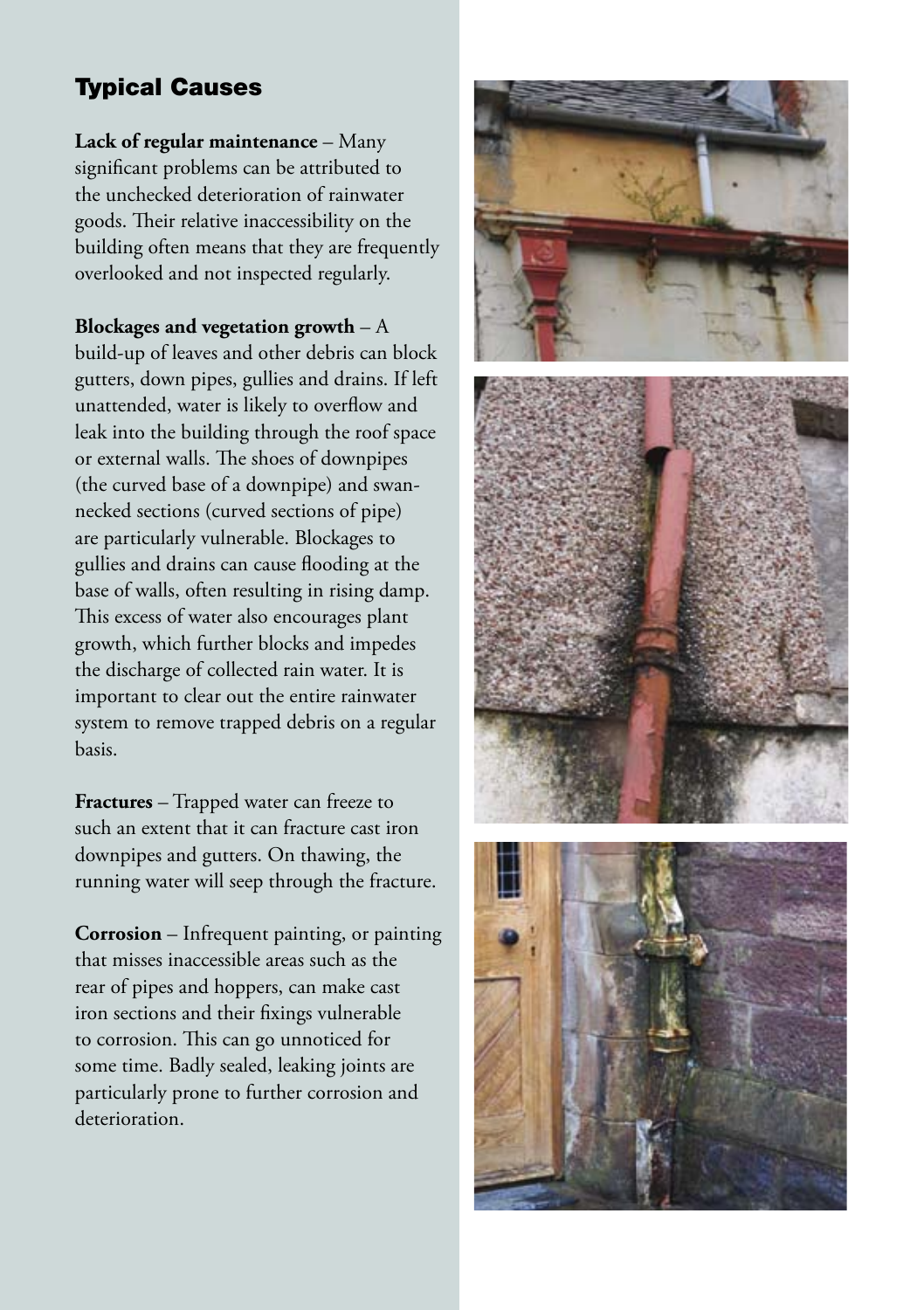

**Misalignment of components** – The misalignment of components, such as broken sections of drainpipes or gutters, eliminates their effectiveness. This can be caused where fixings or holder-batts (collars that are fixed to the wall on either side of the drainpipe to secure it in place) have not been maintained and have become loose. Where supporting gutter brackets or rhone hooks have been lost, they should be replaced before the gutter sections become dislodged and damaged.

**Mechanical damage** – Rainwater goods are also vulnerable to mechanical damage. Gutters can be broken by the pressure of ladders being placed against them, rather than against the wall.

**Inappropriate repairs and replacements** – Extruded aluminium, mild steel or plastic are

not suitable materials for replacement cast iron rainwater goods. They detract from the traditional character of the building and have shorter life spans. Money saved in the short term will be cancelled by the need for future expenditure to replace them when they reach the end of their relatively short life when compared to cast iron.

Repairs using dissimilar metals such as mild steel or inappropriate fixings can also create problems as they are liable to corrode at an accelerated rate. Welding can damage the performance and appearance of iron if the wrong techniques and materials are used. Undersized replacement gutters and downpipes can lead to overflows and leaks, so care is required to ensure that replacement sections are of the correct dimensions.

# Maintenance and repairs

**Establish a maintenance programme** 

– Prevention is always better than cure. Establishing a regular maintenance programme is the most effective way of preventing serious problems from arising. Annual inspections should be planned. They should bear in mind that many problems, such as emerging leaks and overflows, might only be visible during heavy rainfall. Any signs of leaks or water ingress should be immediately investigated, and the cause identified and remedied.

Vegetation, leaves and debris should be regularly cleared out from rainwater goods, gulleys and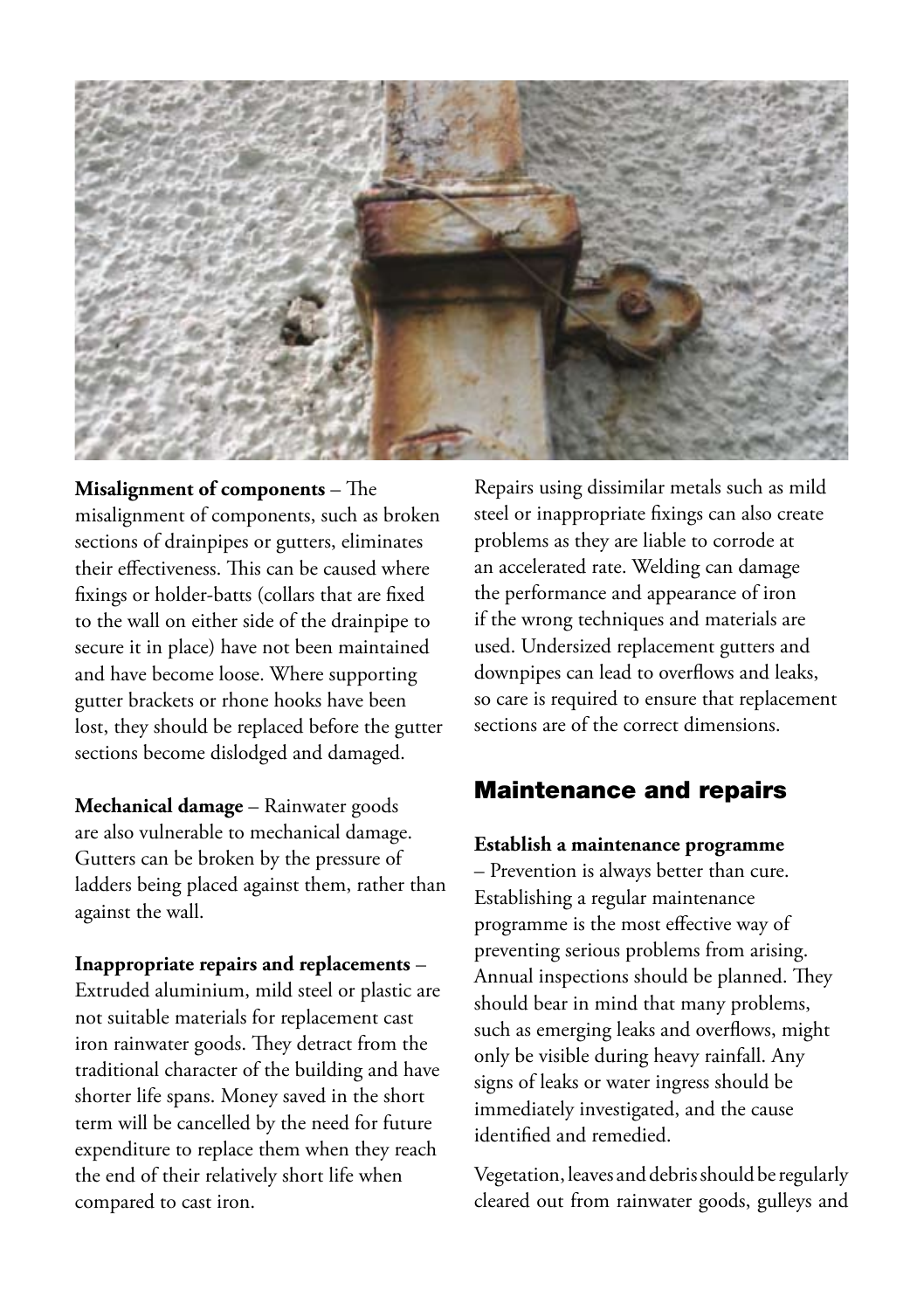drains, particularly where the property lies close to trees, after leaves have fallen in the autumn, or following a severe storm.

Leaf guards can be fitted to gutters, and wire balloons placed over the tops of downpipes, to help reduce blockages. These also require regular checks to prevent a build up of debris around them.

**Retain original elements where possible** – It is always preferable to retain as much of the original building fabric as possible. Only components that are missing or are beyond repair should be replaced.

Cast iron can be difficult to repair; welding is problematic and the integrity of such repairs cannot always be guaranteed. Cast iron welding should only be carried out off-site by experienced craftsmen. Badly damaged sections may need to be replaced by new castings with a matching profile.

**Replace like for like** – Replacement sections should match the original in size and appearance. Cast iron replacement rainwater goods can still be obtained through foundries specialising in traditional casting techniques. It is generally possible to match most designs to the original. Plain castings can be obtained from most builders' merchants.

Where downpipes are missing, existing gutter outlets will usually indicate where original downpipes were located. Replacement downpipes should be fixed away from the wall to facilitate repainting and to allow any



leaking water to run down the back of the pipe rather than down the wall. Gutter brackets or rhone hooks should be re-used where possible.

**Painting** –Cast iron rainwater goods should be periodically painted, taking care to paint inaccessible areas as far as possible. Never paint over rust; the surface should be clean and free from corrosion, dirt and grease. Some modern paints may not be compatible with the original paint, therefore it may be necessary to

seek the paint manufacturer's advice before proceeding.

Cast iron rainwater goods that are suffering from minor corrosion, but which are otherwise sound, should have all their rust removed (by wire brush and sandpaper) prior to being re-painted. Existing sound paint should be roughened with sandpaper to help the fresh coats adhere well.

For new castings, current best practice recommends two coats of a zinc-based primer, one coat of micaceous iron oxide, followed by two coats of gloss paint. Any defective gutter joints should be re-sealed with an oil putty to stop leaks. Any small holes should be filled prior to painting to prevent water seeping in and getting trapped.

With appropriate care and attention there is no reason why surviving cast iron rainwater goods should not continue to perform as effectively as they have always done.